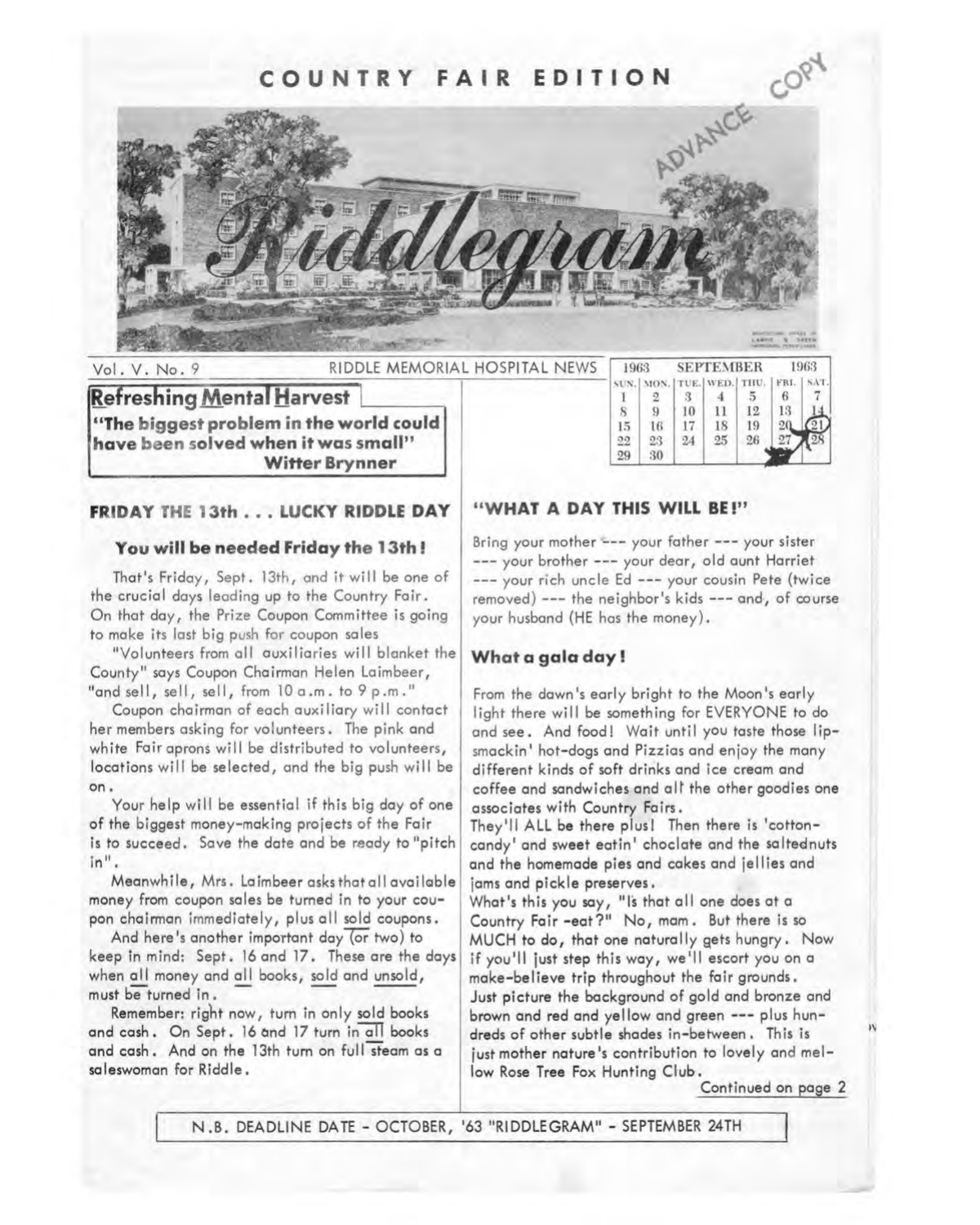

"THIS COULD BE THE START OF SOMETHING BIG" (L/R) - Mrs, Richard Ricker (Springfield Aux); Mrs. Herbert Rosenstern (Upper Providence Aux); Mrs. Frank B. Putt (Media Aux); Mrs. F, J. Bray (Springhaven Aux)

#### **"WHAT A DAY"** From page l

What's that mysterious and eerie noise you say? Oh, that's just the baying of the Hunt Club's Hounds, for in this beautiful section of central Delaware County lies some of the most famous 'horse and hounds' sites in Pennsylvania. That animal? - That's just the Club's pet Fox. He has the run of the place but believe me he's smart enough to stay outside the hound compound.

When we circle around these booths and midway to the grandstand, you'll see some real fine horseflesh and people who know how to handle it! Hunters and jumpers and gaiters - ones with saddles and pulling carts! Now, wouldn't this delight the heart of any child? You say,"that's a pretty high jump." Oh, He'll make it alright for he and others are some of the best horesmen in this part of the country. And these events will be going all day. "Coke"? sure, for just lookin'makes one thirsty. Now the midway. The old releiable and ever popular 'Merry-Go-Round' - remember the first 'brassring' YOU caught? and the WHIP - fun isn't it. And something that wasn't flying around when I was **a kid** --- the (if you'll excuse the expression) HELI-COPTER. Some bird-watchers tag it the "whirly- bird." Ever have a ride in one? Hop in. Seat belt fastened? Let her go Pilot. Up, up, up, (sure never got this high this fast in an elevator). Now you've got a bird's eye view of beautiful, magnificent central Delaware County. Yes that's the hospital. You didn't think we had that much ground? Why we're just starting our medical complex. OK, pilot, circle and down. Now, mother, you can tell the kids you had a ride in the "GO" Patrol. Lemonade? - sure get 'dry' up in the air. Now for the booths. The gals decorated them, supplied any deficiences and added that famous, 'woman's touch <sup>1</sup> and VOILE! --- background fit for all the pretty

scarfs and hand-knits and attractive linens and jewelry and "what nots." (Hot dog sure smells good--want one? Mustard?)

What's the Treasure Trove Coupon? That's an inside track to Lady Luck, for every coupon has somebody's name on it. Oh, no, you can't see the name - but it's there. And if it's YOUR name, you'll go home with a bundle of 'long-green' COST? Just 50¢ to join the magic circle. We'll see you around, but just in case we might have missed many things of the Fair in our "make-believe" trip, here is a roster of the many booths: the auxilliaries and their people who are running them and the many attractive items on sale.

#### **The Planning Board**

Mrs. Francis (Fannie) M. Feaster, Chairman-Beatty Hills Aux.

Mrs. Robert (Beb) L. Thomson, Jr., Jr. Chairman Swarthmore Aux.

Mrs. George (Ruby) Maier, Secretary-Middletown Aux.

Mrs. William (Helen) Laimbeer, Treasure Trove Chairman-Rose Tree Aux ...

**Mrs.** Joseph (Barbara) Weaver, Horse Show Chairman Middletown Aux.

#### BEATTY HILLS AUXILIARY BOOTH

Paris Flea Market Chairman: - Mrs. Nevin (Pat) Mann Co-Chairman: - Mrs. H. C. (Emma) Anderson Treasure Trove Chm. - Mrs. Charles A. (Miriam) **McCafferty** 

#### BOWLING GREEN BOOTH

Treasure Chest Booth Prize - 25 Silver Dollars Chairman: - Mrs. F. F. (Fanny) Green Co-Chairman: - Mrs. W. M. (Esther) Read Leeasure Trowe Chm.-Mrs. J.G. (Barbara), Schaafsma " THE GRAVY WALTZ



"MOTHER, THEY'RE PLAYING OUR SONG."<br>The "GRAVY WALTZ" ••• LET'S TAKE SOME OF OUR "BREAD" AND WHOOP IT UP AT THE RIDDLE MEMORIAL HOSPITAL COUNTRY FAIR.

2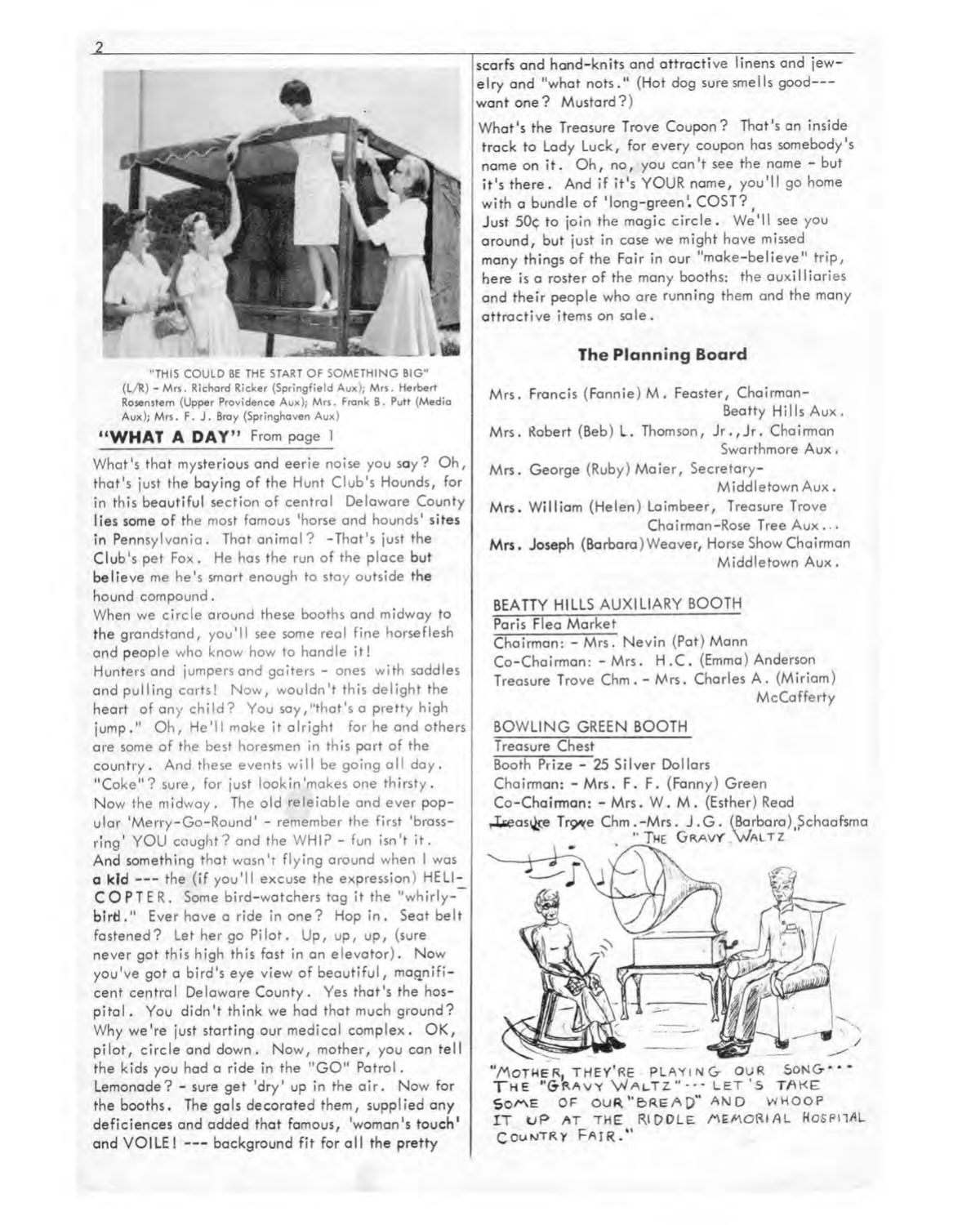

"ONE SURE WAY TO PLAY THE PONIES" (L/R) - Wally Lindsey, Don Aikins, Simson Lindsey, Irene and Jody Weaver and Paul Macatee team master. CHEYNEY BOOTH Variety Booth - Novelties Booth Prize - Crocheted Tablecloth Chairman: - Mrs. Clarence (Helen) Johnson Mrs. Jeralene Warren

#### CONCORD BOOTH

Panda Booth- Dart Games - Helicopter Rides Chairman: - Mrs. J.P. (Bibby) Breen Co-Chairman: - Mrs. A. L. (Joey) Boker Treasure Trove Chm. -Mrs. George (Mary) Murdock

#### GRADYVILLE

Harvest Booth - Merry-Go-Round (cider, doughnuts, apples, bittersweet) Booth Prize: - Bress (\$30.00 Value) Chairman: - Mrs. John (Charmaine) Rutkowski Co-Chairman: and Treasure Trove Chairman: -Mrs. Walter (Kay) Patrylick

#### LIMA

Cafeteria and Lemon Stick Booth Prize: - Money Tree Chairman: - Mrs. W. J. (Gretchen) Evans Treasure Trove Chairman:-Mrs. Charles (Pat) Bergman

#### MEDIA

Soft Drink Boothes (Two) (Pretzels, Pot, Chips, Peanuts) and other nibbling goodies Booth Prize: - Basket of Cheer Chairman: - Mrs. Frank B. (Allen) Putt Co-Chairman: Mrs. Samuel (Joan) McClenachan Treasure Trove Chairman: - Mrs. G. W. (Dorothy) Lentz MIDDLETOWN Cake Booth Booth Prize: - Tole Tray - Hand-painted (Value \$150.00) Chairman: - Mrs. J. VanDyke (Dot) Fear

Co-Chariman: - Mrs. Hunter (Betty) Rees

Treasure Trove Chairman:-Mrs. D. V. (Ann) Vigneron

### **MOYLAN-ROSE** VALLEY

Hats and Accessories Booth Prize: - Hat Chairman: - Mrs. Edward (Ethel) Cohen Co-Chairman& and Treasure Trove Chairman: Mrs. J. S. (Adelaide) Truitt NETHER-PROVIDENCE Puppet Show (Dolls, Puppets, Wall Plaques, Games) Booth Prize: - Transistor Radio Chairman: - Mrs. A.E. (Ann) Wills Treasure Trove Chairman: - Mrs. George (Aileen) Beehler RIDDLEW00D Pizza - Jack 'n Jill Ice Cream trucks Booth Prize: - Cake (Another "Fullerton Cake Box **Master**piece") Chairman: - Mrs. Edward (Miriam) McGee Co-Chairman: - Mrs. Anchor (Edna) Williams Treasure Trove Chairman:-Mrs. E.T. (Kay) Longbottom ROSE-TREE Country Store (and Teen Corner) Pony Express - Garden Booth Portraits by Nancy Witaker (l) Harvest Party - (Food specialties for the Gourmet --- or the "Hungry  $I<sup>n</sup>$ ) Booth Prizes:- (2) Teen Packages - Boy's bicycle Girls - Shampoo & Styling by Joseph of Media Chairman:-Mrs. Edward (Shirley) Holland Co-Chairman:-Mrs. Vernon 0. (Helen) Tessier Treasure Trove Chairmen:-Mrs. Edward (Rocky) Arters Mrs. C.W. (Bib) Nichols Mrs. G.J. (Ethel) Maloney SPRINGFIELD Gypsy Tea Room-Fire Engine - (Sure, Tea leaves Readings) Jewelry - Baskets - Sundries Booth Prize: - Electric Coffee Pur Chairman: - Mrs. Richard (Isabel) Ricker Co-Chairman:-Mrs. George (Betsy) Abel, Jr. Treasure Trove Chairman: - Miss Monica Harris SPRINGHAVEN Hot Dogs: Booth Prize: Used Car: Lastest state inspection; good condition; donated by Farmer Dick Barone Chairman: - Mrs. F. J. (Ann) Bray Co-Chairman: - Mrs. H. A. (Marty) Stringfellow

Treasure Trove Chairman: - Mrs. J. A. (Carol) McVoy



THIS Is FoR TH£ B /RDS ( **THE** WH/RLLY· BIROS) S'v

 $\overline{4}$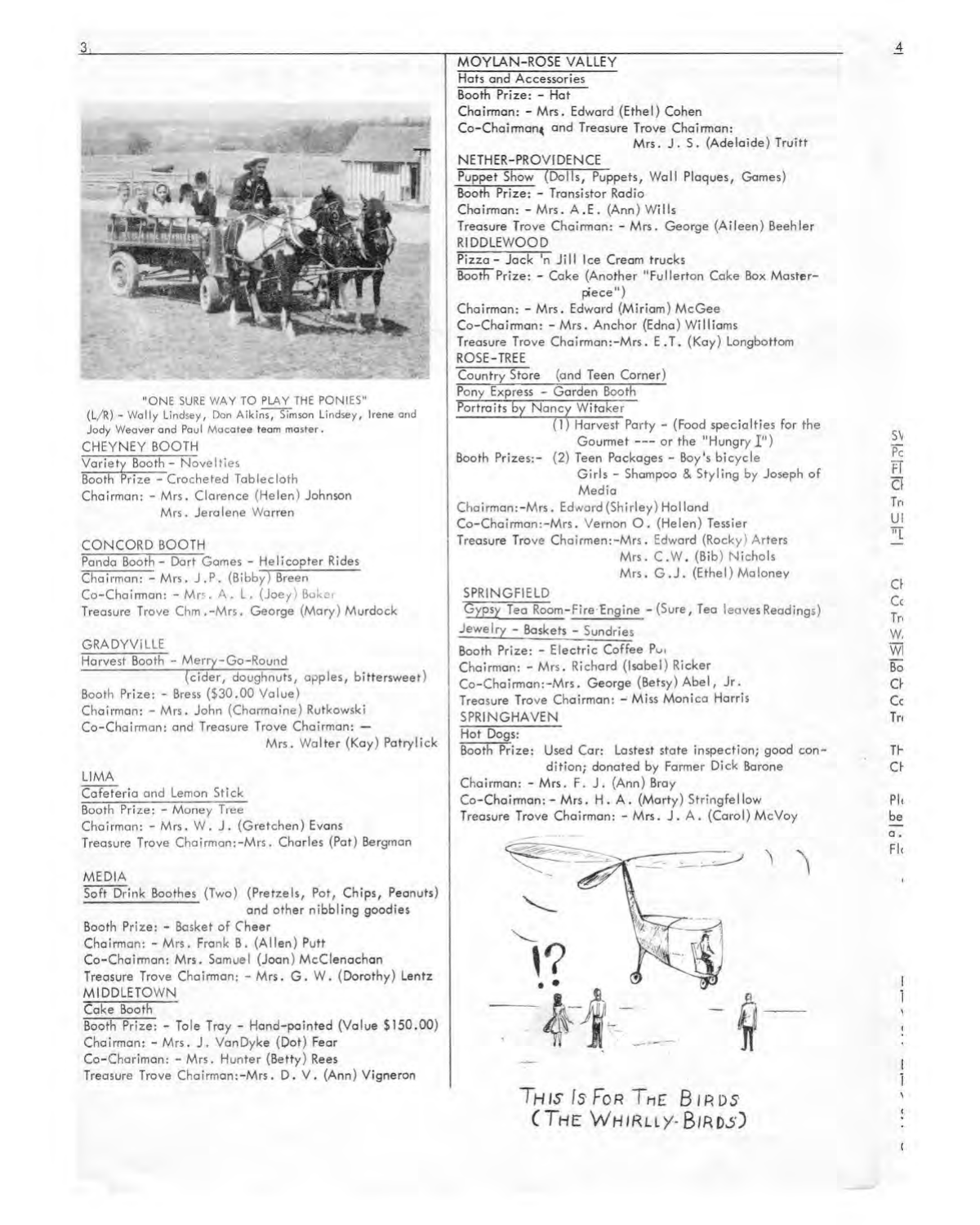|                                                             | CONCORD: New Officers                                              |   |
|-------------------------------------------------------------|--------------------------------------------------------------------|---|
|                                                             | President<br>-Mrs. George (Cornie) Burckhardt                      |   |
|                                                             | Vice Pres.<br>-Mrs. James (Barbara) Desmond                        |   |
|                                                             | Sect.<br>-Miss Margaret Fawcett                                    |   |
|                                                             | -Mrs. Graham (Lois) Kelly<br>Treas.                                |   |
|                                                             | <b>GRADYVILLE: New Officers</b>                                    |   |
|                                                             | President - Mrs. John (Carol) Wright                               |   |
|                                                             | - Mrs. Charles (Dorothy) Kalb                                      |   |
|                                                             | Vice Pres.                                                         |   |
|                                                             | Sect.<br>- Mrs. Leonard (Ida) D'Ignazio                            |   |
|                                                             | - Mrs. James (Betty) Kennedy<br>Treas.                             |   |
|                                                             | President, Carol Wright announces following appointments;          |   |
|                                                             | Publicity Chairman: Mrs. Edward W. (Ginny) Mathews                 |   |
|                                                             | Membership Chairman: Mrs. John Hixon                               |   |
|                                                             | LIMA:                                                              |   |
|                                                             | All are welcome to come to our lecture on "how to make             |   |
|                                                             | Christmas Decorations".                                            |   |
|                                                             | Speaker will be Mrs. David Marvel, Lenni, Pa., of the              |   |
|                                                             | "Country Gardens". You may feel free to participate in             |   |
|                                                             | our Yule Booth work shops for the bazaar, November 16th            |   |
|                                                             |                                                                    |   |
| "CHAMPIONS ALL"                                             | all day. Call Chairman Mrs. Edward Armstrong, K1. 4-0751           |   |
| (L/R) - Jody and Irene Weaver on board and admiring "Baby   | or Co-Chairman, Mrs. Henry Oas, LO. 6-4602 or just                 |   |
| Doll") (Media Aux jrs.)                                     | come to the lecture to observe-September 9th, at 8:15 p.m.         |   |
| <b>SWARTHMORE</b>                                           | in the cafeteria of The Riddle Memorial Hospital.                  |   |
|                                                             | NETHER PROVIDENCE: New Officers                                    |   |
| ony Rides - Under expert supervision - (Trained Handlers)   | - Mrs. E. J. Brown<br>President                                    |   |
| Flower Shop-Hostess Shop                                    | Vice Pres. - Mrs. William (Elsa) Atkins                            |   |
| Chairman: - Mrs. D. R. (Joan) Aikens                        | - Mrs. E. W. (Rita) Lothrop<br>Sect.                               |   |
| reasure Trove Chairman: - Mrs. Richard (Helen) Hunt         | - Mrs. Donald (Sandra) Hall<br>Treas.                              |   |
| JPPER PROVIDENCE                                            | RIDDLEWOOD                                                         |   |
| 'La Petite-Boutique" (Miscellaneous Art items - Imports for | September Meeting date change: From September 3rd to               |   |
| children, Jewelry-Hand made toy -                           | September 10th -                                                   |   |
| $trinkets$ - popcorn/ cotton candy)                         |                                                                    |   |
| Chairman: - Mrs. Herbert (Eva) Rosenstern                   | Wild Goose $-8:30 p.m.$                                            |   |
| Co-Chairman: - Mrs. Jay (Beverly) Foster                    | Harvest Moon Ball - October 11th (9:00 p.m. to 1 or 2 a.m.)        |   |
| reasure Trove Chairman: - Mrs. Jack (Selma) Krause          | Crown Room - Longhorn Ranch - Baltimor Pike. Line up your          |   |
| VAWA                                                        | "Raby sitters " NOW!                                               |   |
| Vhip - Homemade Candies                                     | ROSE TREE: New Officers                                            |   |
|                                                             | - Mrs. John (Rosemary) McClatchy<br>President                      |   |
| iooth Prize: - Electric Blanket                             | Vice Pres.<br>- Mrs. Ralph (Evelyn) Lindemuth                      |   |
| Chairman: - Mrs. W. H. (Esther) Caudill                     | Cor. Sect.                                                         |   |
| Co-Chairman: - Mrs. Fred (Vi) Fischer                       | - Mrs. Vernon O. (Helen) Tessier                                   |   |
| reasure Trove Chairman: - Mrs. J. G. (Mary) Shryock         | Rec. Sect<br>- Mrs. William D. (Nell) Lawson                       |   |
| MUSIC CONCERT                                               | - Mrs. Robert S. (Debbie) Wick<br>Treas.                           |   |
| 'HE GERMAN BAND (Concert 1 p.m. to 3 p.m.)                  | Co-Treas.<br>- Mrs. Donald (Agnes) Turner                          |   |
| CHESTER CITY BAND (Concert 3 p.m. to 5 p.m.)                | SPRINGHAVEN: New Officers                                          |   |
|                                                             | President<br>- Mrs. Robert (Marion) Harvath                        |   |
| 'lease note: LAST COUNTRY FAIR COMMITTEE MEETING            | Vice Pres.<br>- Mrs. Morris (Marion) Marshall                      |   |
| efore 1963 Country Fair. Third Monday (9/16/63). 10:30      | - Mrs. Willard (Carolyn) Rice<br>Sect.                             | a |
| .m. Medical Library (Hospital - opposite Pharmacy, 1st      | - Mrs. S. Hillis (Lillian) McFadden<br>Treas.                      |   |
| $\cdot$ loor)                                               | Next meeting- September 12th-11:30 a.m.: Home of Greta             |   |
|                                                             | Roderick, Beatty Road<br>Heathdale Lane, Media.                    |   |
|                                                             | Second Annual Christmas Dance - Springhaven Country                |   |
| "AUX." NEWS                                                 | Club, December 14th Jane Pomeroy and Dottie Hassis spent           |   |
| Executive Board Meetings: 2nd Monday (9/9/63)               |                                                                    |   |
| Medical Library Room (Hospital) - opposite Phara-           | some time in Hyannis Port where they saw President Ken-            |   |
| macy, 1st Floor-Executive committee - 10 a.m.               | nedy in Church.                                                    |   |
| Woman's Board Meeting - 1 p.m.                              | Mildred <sup>Shoemaker has just returned from a trip to Nova</sup> |   |
|                                                             | Soctia.                                                            |   |
| <b>BEATTY HILLS: New Officers</b>                           | Marion and Bob Horvath celebrated their 25th wedding an-           |   |
| - Mrs. Nevil (Pat) Mann<br>President                        | niversary with a cruise on the S.S. Matsonia from Cali-            |   |
| Vice Pres.<br>- Mrs. Robert (Jean) Twombly                  | fornia to Hawaii for the month of July. The happy event            |   |
| Sect.<br>- Mrs. J. F. (Catherine) Devenney                  | took place at the Royal Hawaiian in Waikiki.                       |   |
| Treas.<br>- Mrs. S. A. (Frances) Nichols                    | Jean Byrnes is planning a trip to Quebec.                          |   |
| <b>BOWLING GREEN: New Officers</b>                          | UPPER PROVIDENCE AUXILLIARY                                        |   |
|                                                             | Interesting monthly consumer reaction meetings held at the         |   |
| President<br>- Mrs. Herbert (Jane) Loveman                  |                                                                    |   |
| - Mrs. Paul (Janette) Brown<br>Vice Pres.                   | home of various members. These have proved instrumental            |   |
| Sect.<br>- Mrs. William M. (Esther) Read                    | in obtaining new members.                                          |   |
| Treas.<br>- Mrs. O. L. (Helen) Jordan                       |                                                                    |   |
| Corres. Sect. - Mrs. Percy (Rosina) Leaper                  |                                                                    |   |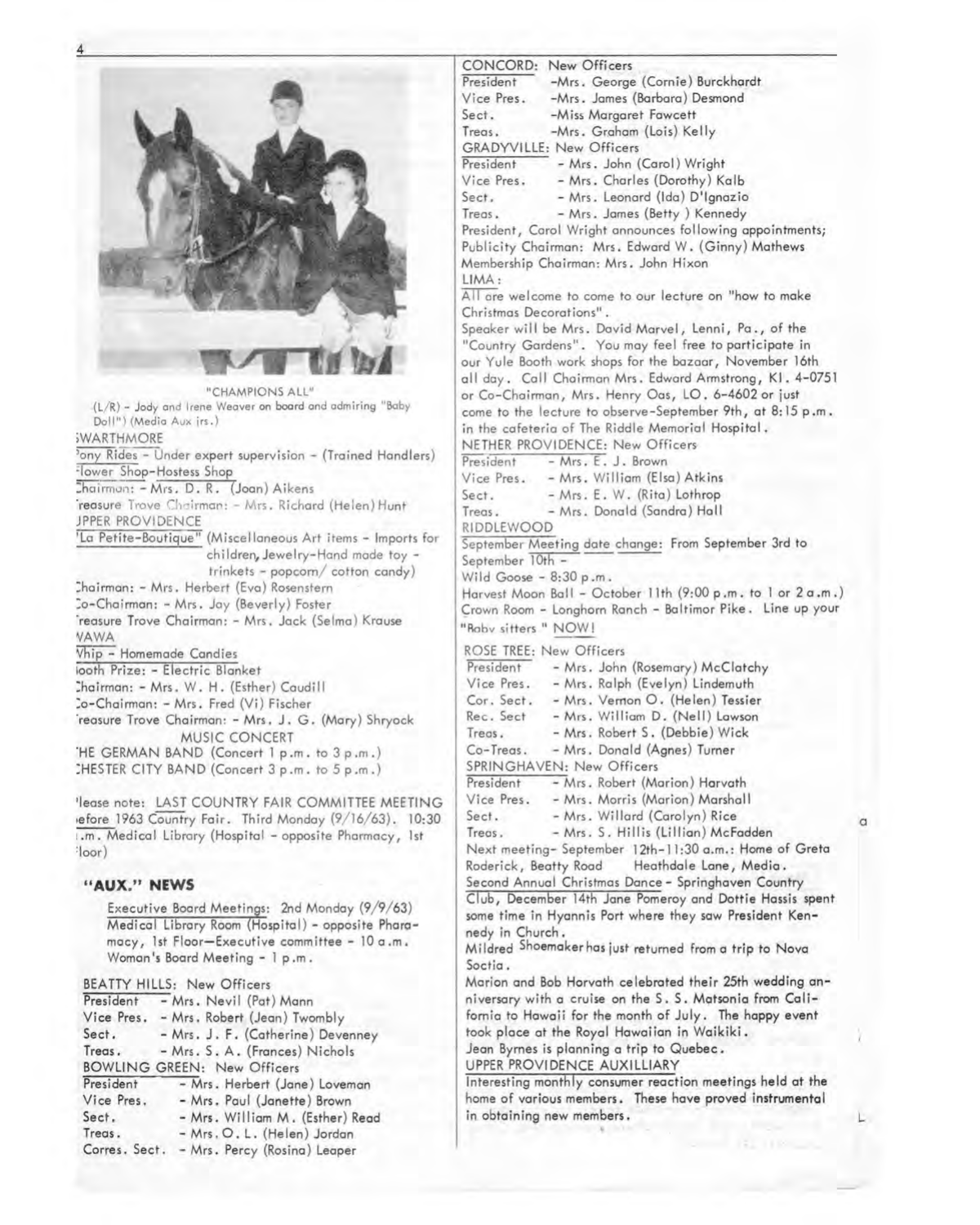

THE CHILDREN OF OUR "VOLUNTEERS" ALSO "DOUBLE IN BRASS" (BRASS RINGS, THAT IS. AND HAVE A. MERRY-BO" ON THE "MERRY-150-ROUND"

**FARTY LINE** (What's Buzzin', Cousin?)



(What's Buzzin "Cousin")

Middletown President, June Beyler has presented her family with a 7 lb. -2 oz Boy - Born August 6, 1963 - congratulations!

This kid "Jesse James" Wilbur is a real comedian. In the middle of a lunch period recently she announced, "I'm ready to go to the labor room to deliver." She did --- one of her famous "Blue Plate" specials (ham on rye, pie and coffee). Liebschen, du bis fericht --- but we love you!

A SPECIAL 'hug and a kiss' to lovely Penny Watson (daughter of Donnie Watson) for her great artistry for "Nemo" (the Riddle Puppet) and some very excellent illustrations and real "Bell-ringer" cartoons.

All radios tuned to WXUR Media, - Luncheon at the Longhorn" on September 17th. Vince Lee will interview "Fanny" Feaster and "Beb" Thomson about the Country Fair.

## **Now Hear This !**

Bill Fullerton of The Cake Box, Swarthmore, a first prize trophy winner in Class Ill, Fancy Cake Division, Baker's Pageant of Art, National Baker's Convention, Philadelphia, 1962,will again design and bake a suitable masterpiece for Riddlewood's Aux. Booth Prize for this year's Country Fair. The 1962 cake, a conversation piece,was won by 'Duchess' Mallon, Daughter of president elect of the Women's Board

WAWA CALLING ALL CANDYMAKERS. We need fudge and other home-made sweets for our Country Fair Booth. All Donors please contact Mrs. Esther Caudill, GL 9-0740

# **Long-Gone-Since**

Kathryn B. Lewis' news item for Cheyney Aux's evening bus excursion to Longwood Gardens Water Show on July 24th made the August Deadline but we didn't publish until August 1st.

WE KNOW IT WAS A GREAT AFFAIR!

Media Aux's - LUAU, July 20th --- almost like being at Waikiki Beach --- great affair --- happy people. "Maholo" Don/Lois Rowe, for the "hale, hula and Lanai

Efos F. Atkins - Nether-Providence Aux. -advised Annual Picnic- June 8th, at Jean Jacksons huge success, financially and socially.

Rose-Tree Aux netted \$955.82 on Annual (June) Swim-Cocktail Party

SPRINGHAVEN AUX'S June Cook-Out netted \$59.00 for Riddle Memorial Hospital Jr. Volunteers "COKE-TAIL" Party, Barbecue and Swim at the Alex Silbermans - July 10th "teen-scream" (Howling) success - 45 volunteers attended party.

## **Please and Thank-you**

Please list full names of Your Aux. Members on your "Riddlegram:" news-item (e.g.) Mrs. Charles A. (Miriam ) McCafferty. Makes for togetherness and all that sort of thing, you know. P ,S. On copy for the "Riddlegram", "Put it in Writing"---on the pink slips. (Available for the asking.) Mail in or drop at Development/Public Relaticns Office prior to the DEADLINE time. PLEASE ? We can read better than we can hear.

# **Information Please!**

If anyone knows the name of the young woman who donated the beautiful stoffed toys to the Pediatric Wing (a large black poodle and several small stuffed dogs --- one a Dalmatian --- one a pink Poodle. Please contact Public Relations Office.

## **Special Mention**

To: Station WRCV - WRCV TV, NBC's Philadelphia outlet for assisting the Country Fair Committee with 'spots' and Talent.

To: YVONNE'S,jof Lima for presenting Fashion Sho~ at Fair

To: Plum Street Hat Shop, for millinery/accessories presentations at Fair